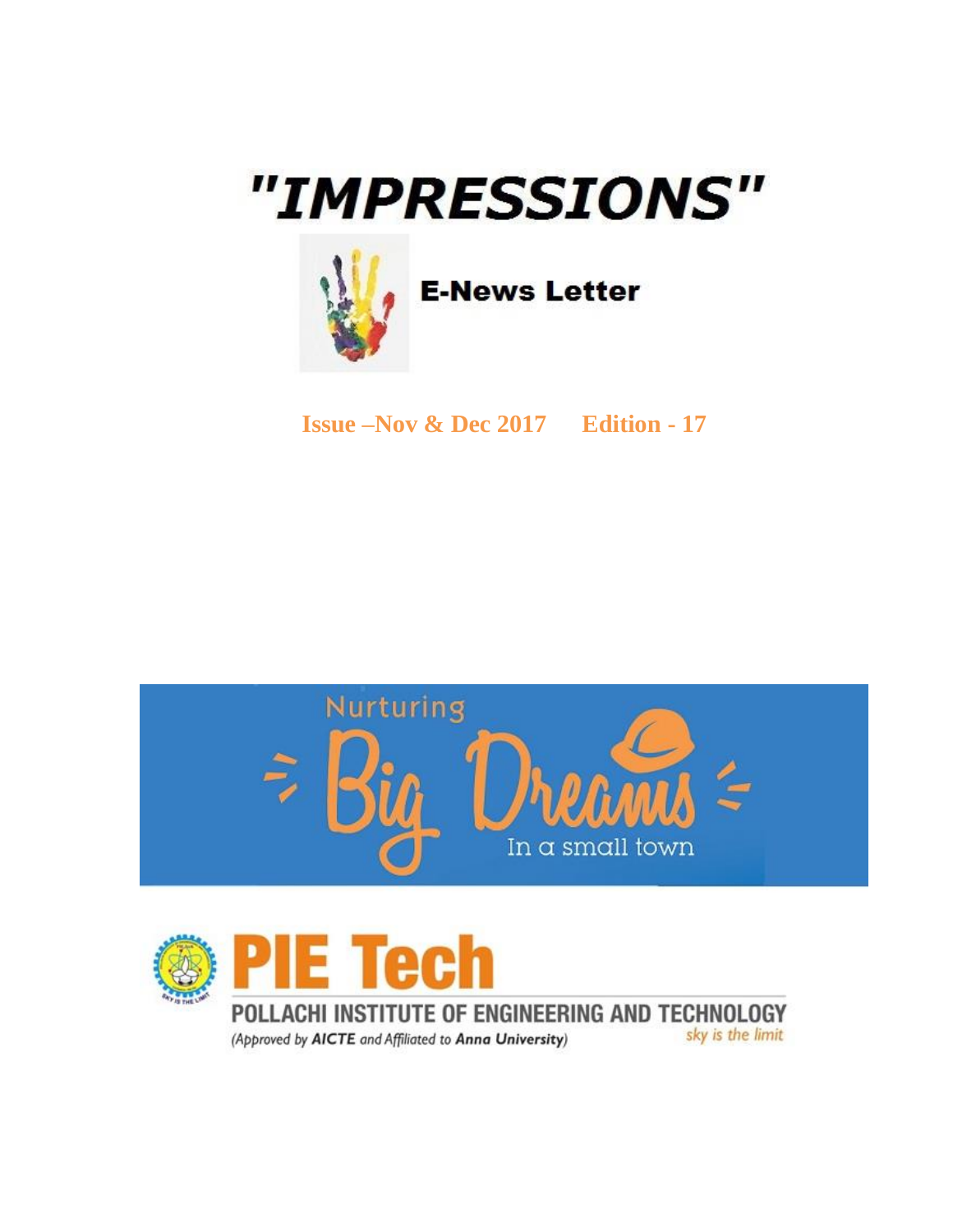# **Impressions Issue – Nov & Dec 2017 Edition –17**

#### **From the Editor's Desk,**

We are delighted to present the seventeenth edition of PIE Tech - Impressions for this vibrant year 2017. "Impressions" aims to bring out the activities and happenings in our Institution for the month of November and December 2017.

## **College Buzz**

District Level Sports Tournament – "PIE Tech & PCAS Trophy 2017" for school students was conducted on 11.11.17. Around 950 students from various schools in and around Pollachi and Udumalpet participated in the tournament. The winners were honoured with Shields, Medals and Certificates.

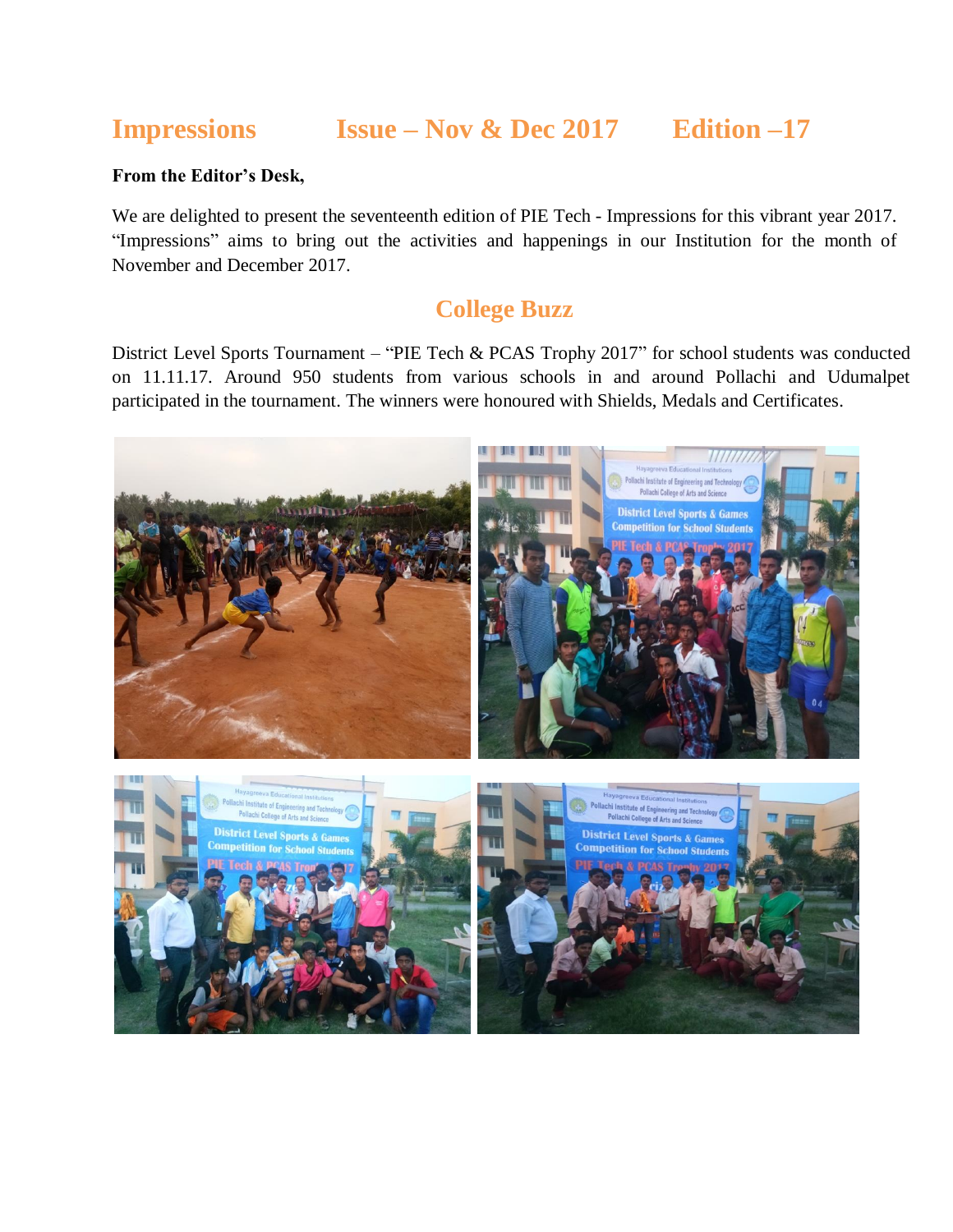Professor K.Sakthivel, President, Astronomy Club, Coimbatore inaugurated the Astronomy Club on 11.11.2017 and delivered a lecture for the students on "The Sky".



# **Faculty Buzz**

Ms.K.Vishnupriya, Assistant Professor in the department of Physics has registered her doctorate Course under the guidance of Dr.R.Amuda, Professor, Department of Physics at PSG College of Technology, Coimbatore.

#### **Conference Attended**

T.Karthick Kumar and A.Leela Krishnan, Assistant Professors in the department of Mechanical Engineering attended a conference titled "The Future of Applied Biomaterials in Human Body" organized by P.A. College of Engineering and Technology, Pollachi on 06-12-2017 and 07-12-2017.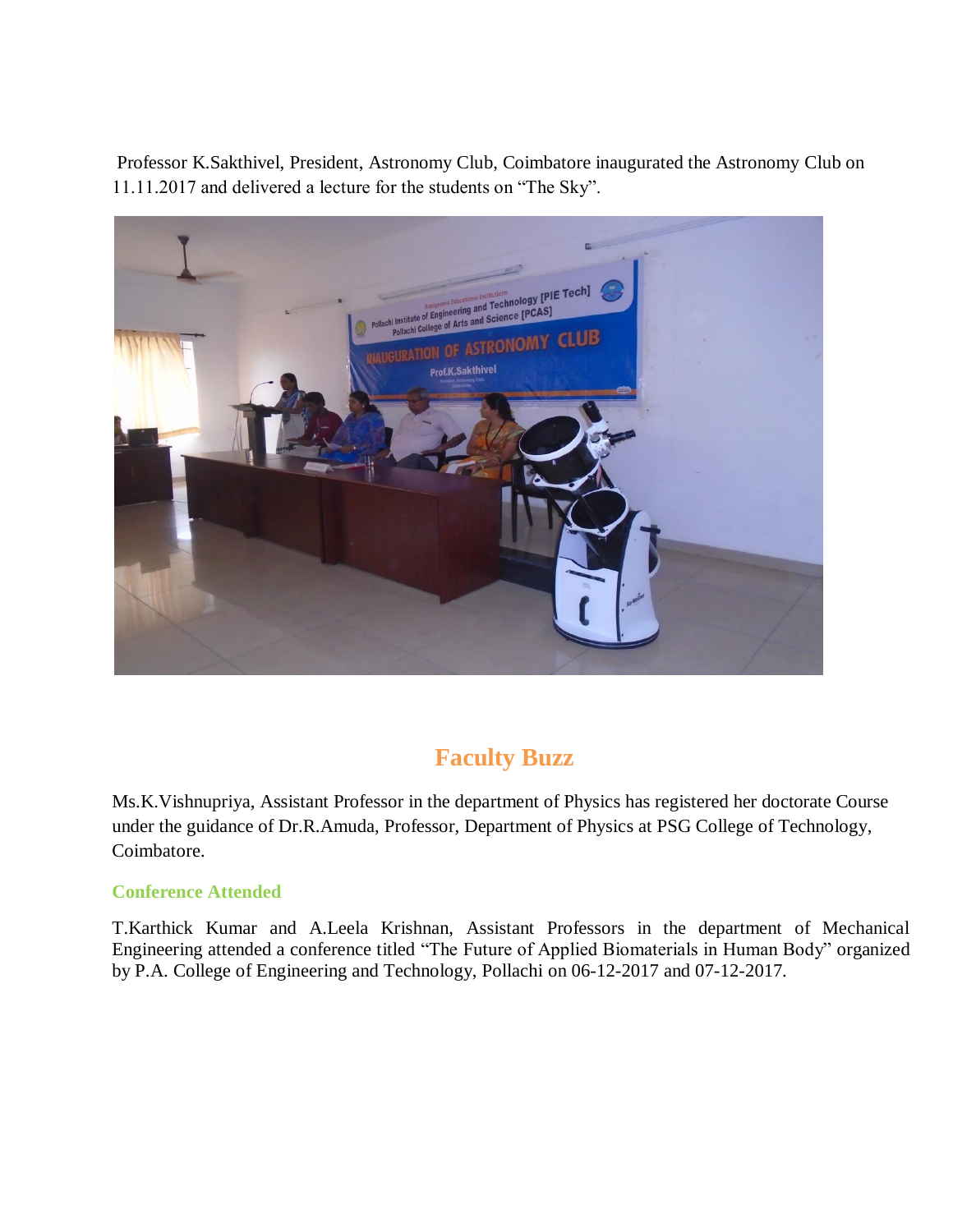# **Student Buzz**

#### **Internship Attended**

9 students from final year Mechanical Engineering are undergoing Internship at Info Tech, Cbe from Dec 2017 to Feb 2018.

2 students from Final year Mechanical Engineering are undergoing Internship at Howzat Ltd, Pollachi from Dec 2017 to Feb 2018.

#### **In plant Training**

12 students of III CSE have attended 3 days in plant training on Web **page development –PHP** at Accent Techno Soft Solutions, from 31/11/17 to 02/12/17.

4 students of III CSE have attended 3 days in plant training on **Android App development** at Accent Techno Soft Solutions, from 07/12/17 to 09/12/17.

21 students of II CSE have attended 3 days in plant training on **Android App development** at UNIQ Technologies, from 06/12/17 to 08/12/17.

2 students of III CSE have attended 6 days in plant training on **Networks** at Propulsion Technologies, from 11/12/17 to 16/12/17.

#### **Course Attended**

9 Students from Third year ECE have successfully completed **EMBEDDED SYSTEMS** which includes **Basic Electronics, C Programming, PIC Microcontroller**, **MPLAB IDE** held from 07.12.2017 to 08.12.2017 at Manfree Technologies, Coimbatore.

#### **Workshop Attended**

14 Students from second year CSE have attended a workshop on **ANDROID App development** at UNIQ Technologies on 8<sup>th</sup> December 2017.